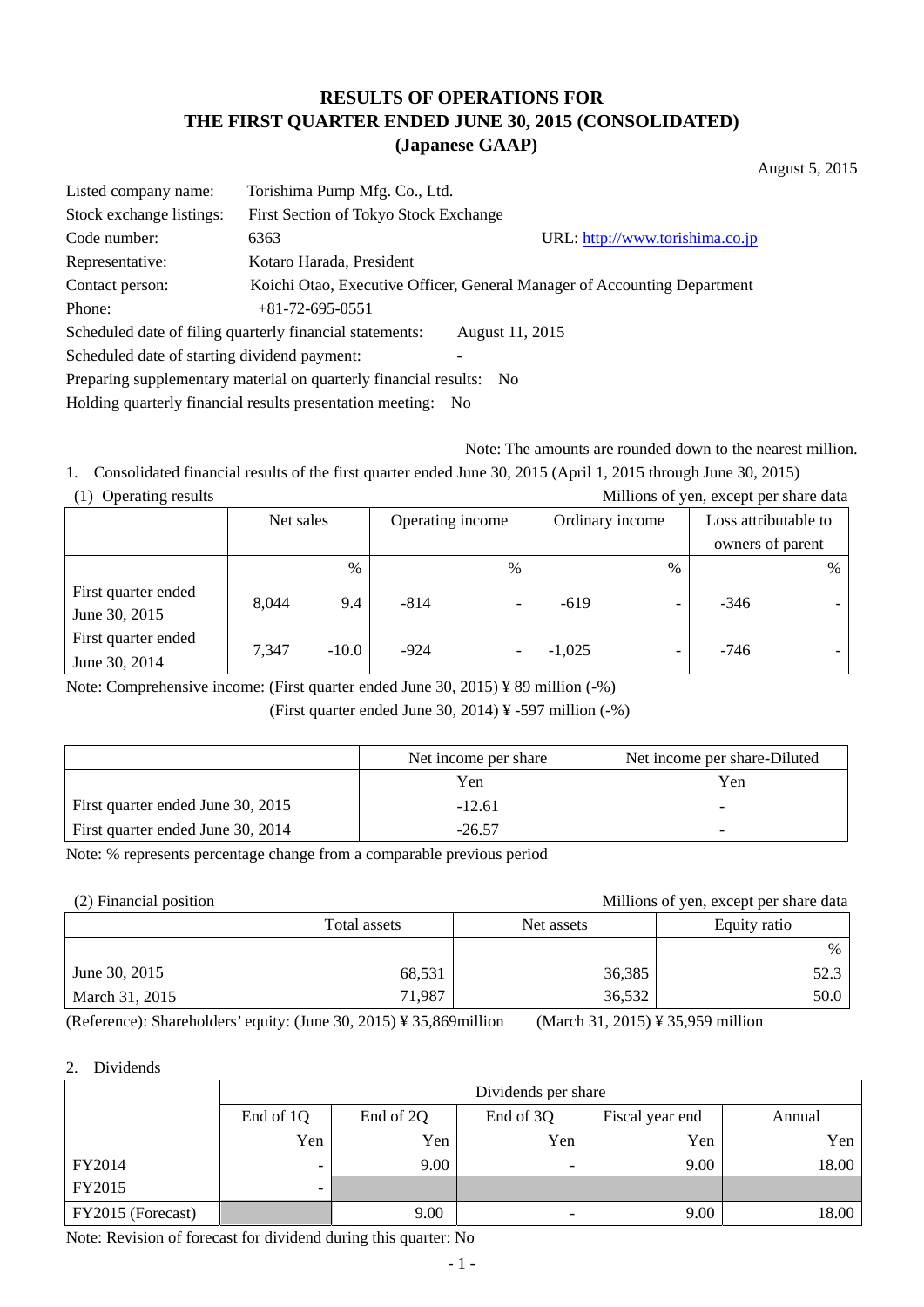Forecast for fiscal year ending March 31, 2016 Millions of yen, except per share data

|            | Net sales |         | Operating income |       |                 |                          | Loss attributable to |       | Net income |
|------------|-----------|---------|------------------|-------|-----------------|--------------------------|----------------------|-------|------------|
|            |           |         |                  |       | Ordinary income |                          | owners of parent     |       | per share  |
|            |           | $\%$    |                  | $\%$  |                 | $\%$                     |                      | $\%$  | Yen        |
| First half | 15,000    | $-16.6$ | $-1,200$         | -     | $-800$          | $\overline{\phantom{0}}$ | $-600$               |       | $-21.80$   |
| Annual     | 43,000    | $-7.5$  | .000             | 149.8 | ,400            | 76.5                     | .000.                | 146.6 | 36.33      |

Note1: % represents percentage change from a previous year

Note2: Revision of the forecast during this quarter: No

### 3. Others

- (1) Changes in significant subsidiaries during this period: No
- (2) Adoption of special accounting methods for presenting quarterly consolidated financial statements: Yes (For further details, please refer to page 5, "(2) Adoption of special accounting methods for presenting quarterly consolidated financial statements".)
- (3) Changes in accounting principles, accounting estimates and correction of prior period errors Changes of accounting principles due to revisions of accounting standards: Yes Changes of accounting principles other than the above: No Changes in accounting estimates: No correction of prior period errors: No
- (4) Number of shares outstanding (Common stock)

| Number of shares outstanding at period end (including treasury stock) |  |  |  |  |  |  |
|-----------------------------------------------------------------------|--|--|--|--|--|--|
| (March 31, 2015) 29,889,079                                           |  |  |  |  |  |  |
| Number of treasury stock at period end                                |  |  |  |  |  |  |
| (March 31, 2015) 2,401,805                                            |  |  |  |  |  |  |
| Weighed-average number of shares outstanding over the period          |  |  |  |  |  |  |
| (April 1 - June 30, 2014) 28,077,395                                  |  |  |  |  |  |  |
|                                                                       |  |  |  |  |  |  |

\* Information regarding the implementation of quarterly review procedure

These quarterly financial results do not fall within the scope of the Quarterly Review Procedures referenced in the Financial Instruments and Exchange Act. At the time of disclosure of the quarterly financial results, the Group was in the process of implementing the quarterly review procedures for its quarterly financial statements.

\* Explanation for adequate utilization of the forecast, and other note

Forecast shown above is prepared based on information available as of the issuing date of this report and assumptions that we consider as reasonable, and therefore the actual results may differ from these forecasted figures due to various unknown factors. For matters related to the above forecast, please refer to page 5, "(3) Qualitative information on consolidated earnings forecasts".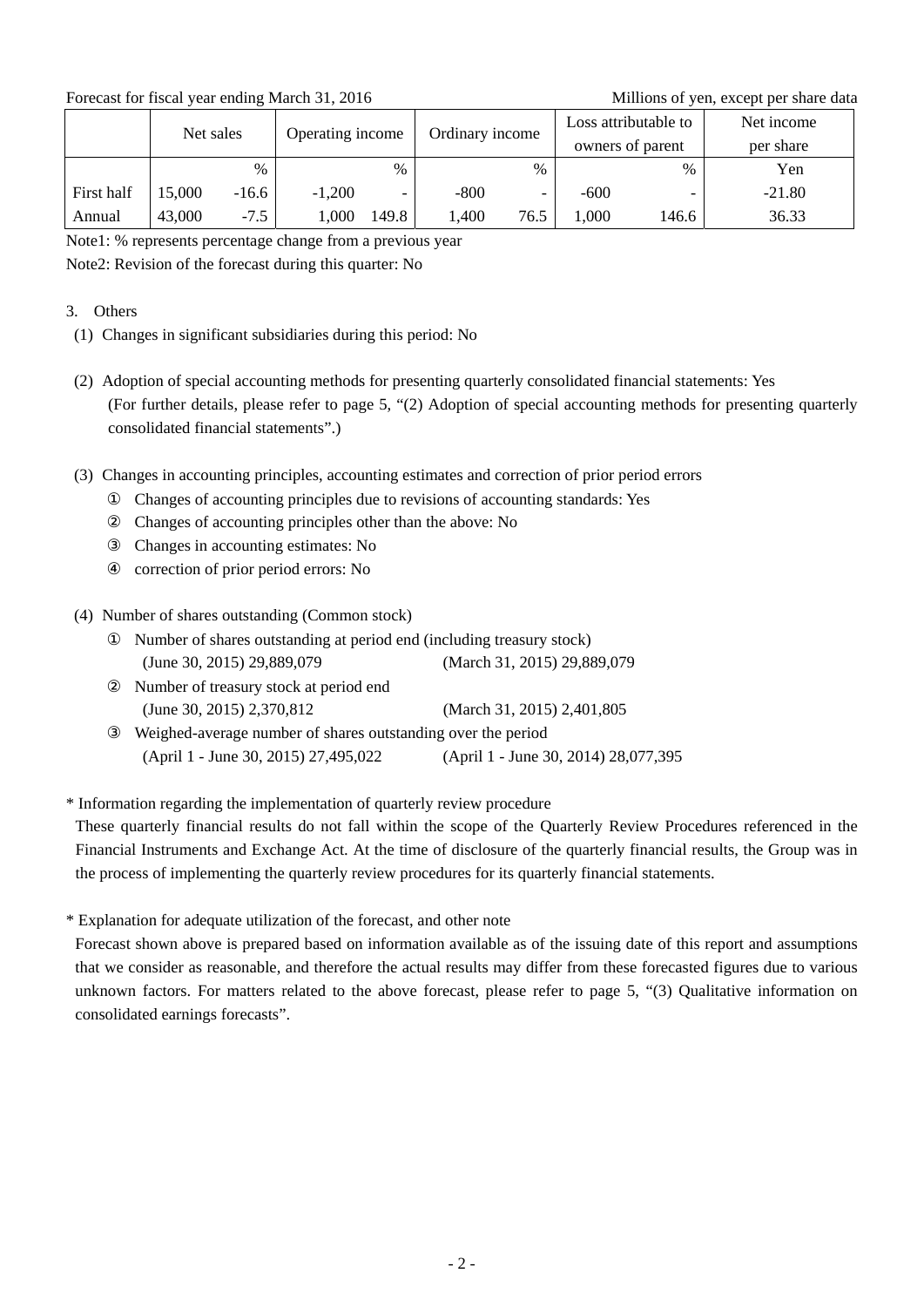## Contents

| 1. | Qualitative information for the first quarter of the FY2015                                                                 |
|----|-----------------------------------------------------------------------------------------------------------------------------|
|    |                                                                                                                             |
|    | (2)                                                                                                                         |
|    | (3)                                                                                                                         |
| 2. | Other information                                                                                                           |
|    |                                                                                                                             |
|    | Adoption of special accounting methods for presenting quarterly consolidated financial statements ------------- 5<br>(2)    |
|    | Changes in accounting principles, accounting estimates and correction of prior period errors --------------------- 5<br>(3) |
| 3. | Consolidated quarterly financial statement                                                                                  |
|    | (1)                                                                                                                         |
|    | (2)                                                                                                                         |
|    | Consolidated quarterly statement of comprehensive income (April 1 - June 30, 2015) ----------------------------- 9          |
|    |                                                                                                                             |
|    |                                                                                                                             |
| 4. | Additional information                                                                                                      |
|    |                                                                                                                             |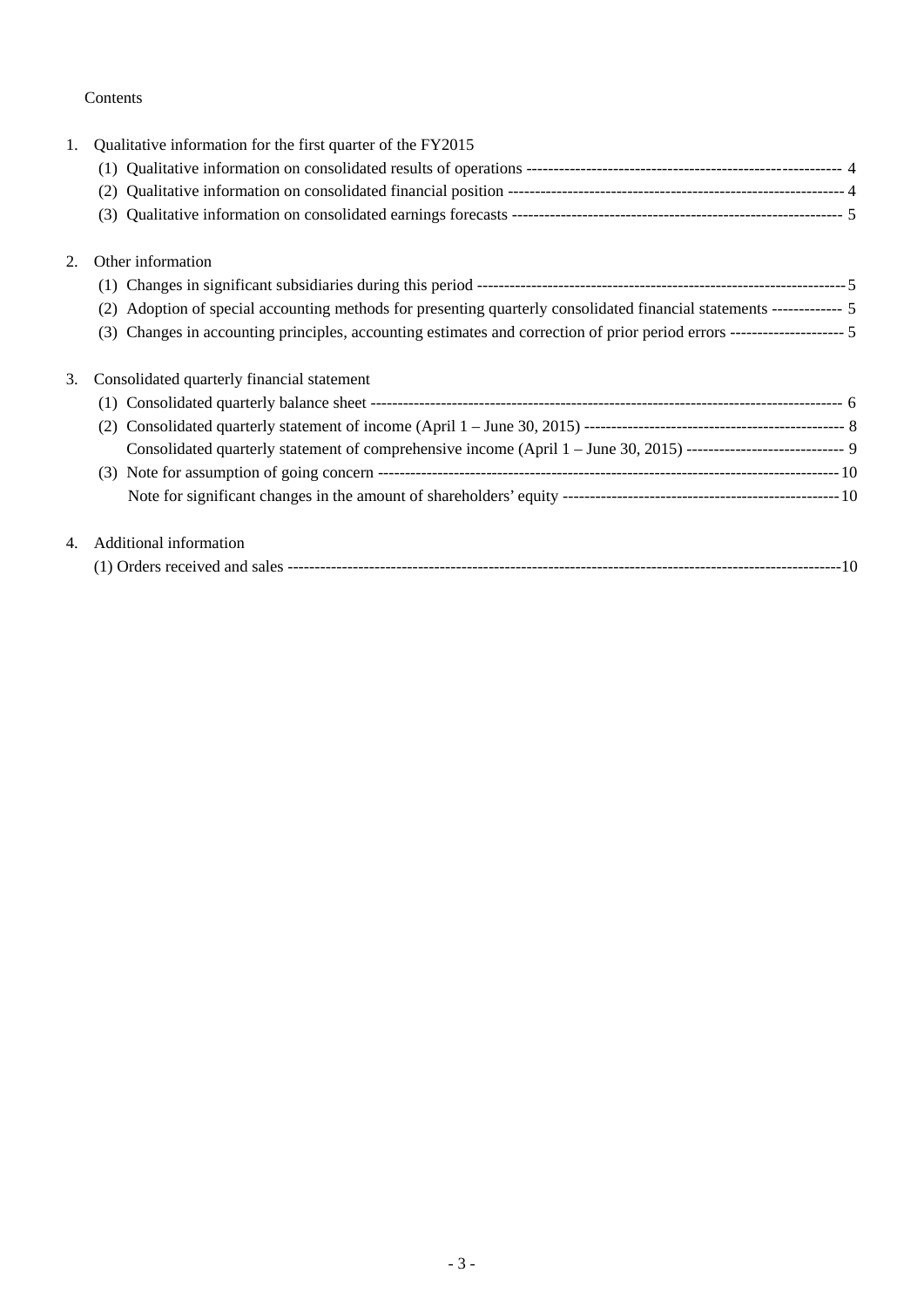- 1. Qualitative information for the first quarter of the FY2015
	- (1) Qualitative information on consolidated results of operations

During the first quarter of FY2015, in the U.S., although consumer spending continued steady, production and exports showed a slow pace in growth due to the rapid appreciation of the U.S. dollar as well as the row crude oil prices. As a consequence, the U.S. economy continued a gradual recovery but weakened overall. In Europe, although consumer spending showed a recovery trend, the sovereign debt crisis began to change over the end of June, 2015. Therefore the Europe economy remained a modest recovery. In emerging countries including China, the economy continued a growing trend but the growth rate declined. The world economy, as a whole, continued uncertainty.

In Japan, although the Nikkei Stock Price average recovered the 20,000 level backed by strong corporate earnings, consumer spending showed the delay in recovery and exports showed a slow pace in growth accompanied by a slowdown of capital investment due to the uncertain world economy. The Japanese economy overall remained in a gradual recovery.

In the pump industry, overseas demand for infrastructure improvements, especially for water- and energy-related projects, remained firm. In Japan, trends continued to be firm for activities related to the renewal of the aging infrastructure. However, cautious trend in capital investment due to the uncertain world economy exceeding price competitiveness recovered by the depreciation of the yen, and increase in raw material prices, and other factors led to severe competition for orders.

Orders received during the first quarter of FY2015 (April 1, 2015-June 30, 2015) decreased by ¥1,646 million from the same period last year to ¥8,096 million. Orders received from domestic public sector decreased by ¥1,256 million from the same period last year to ¥1,772 million, orders received from domestic private sector increased by ¥404 million from the same period last year to ¥2,010 million and orders received from overseas sector decreased by ¥794 million from the same period last year to ¥4,314 million.

Net sales during the first quarter of FY2015 (April 1, 2015-June 30, 2015) increased by ¥696 million from the same period last year to ¥8,044 million.

Operating loss during the first quarter of FY2015 (April 1, 2015-June 30, 2015) amounted to ¥814 million (operating loss during the same period last year was ¥924 million). Ordinary loss amounted to ¥619 million (ordinary loss during the same period last year was ¥1,025 million) because gain on redemption of investment securities of ¥300 million was posted as non-operating income. Loss attributable to owners of parent amounted to ¥346 million (loss attributable to owners of parent during the same period last year was ¥746 million). From the first quarter under review, the Group is applying the Accounting Standard for Business Combinations (ASBJ Statement No. 21; September 13, 2013) etc. Under the accounting standard applied, net loss is presented as "loss attributable to owners of parent."

(2) Qualitative information on consolidated financial position

At the end of the first quarter (June 30, 2015), the Group's total assets amounted to ¥68,531 million, ¥3,455 million lower than at the end of the previous fiscal year (March 31, 2015). Principal changes in assets items included a decline in notes and accounts receivable-trade of ¥5,099 million despite of an increase in cash and deposits of ¥1,344 million.

Total liabilities at the end of the first quarter amounted to ¥32,145 million, ¥3,308 million lower than at the end of the previous fiscal year. Principal changes in liabilities items included a decline in notes and accounts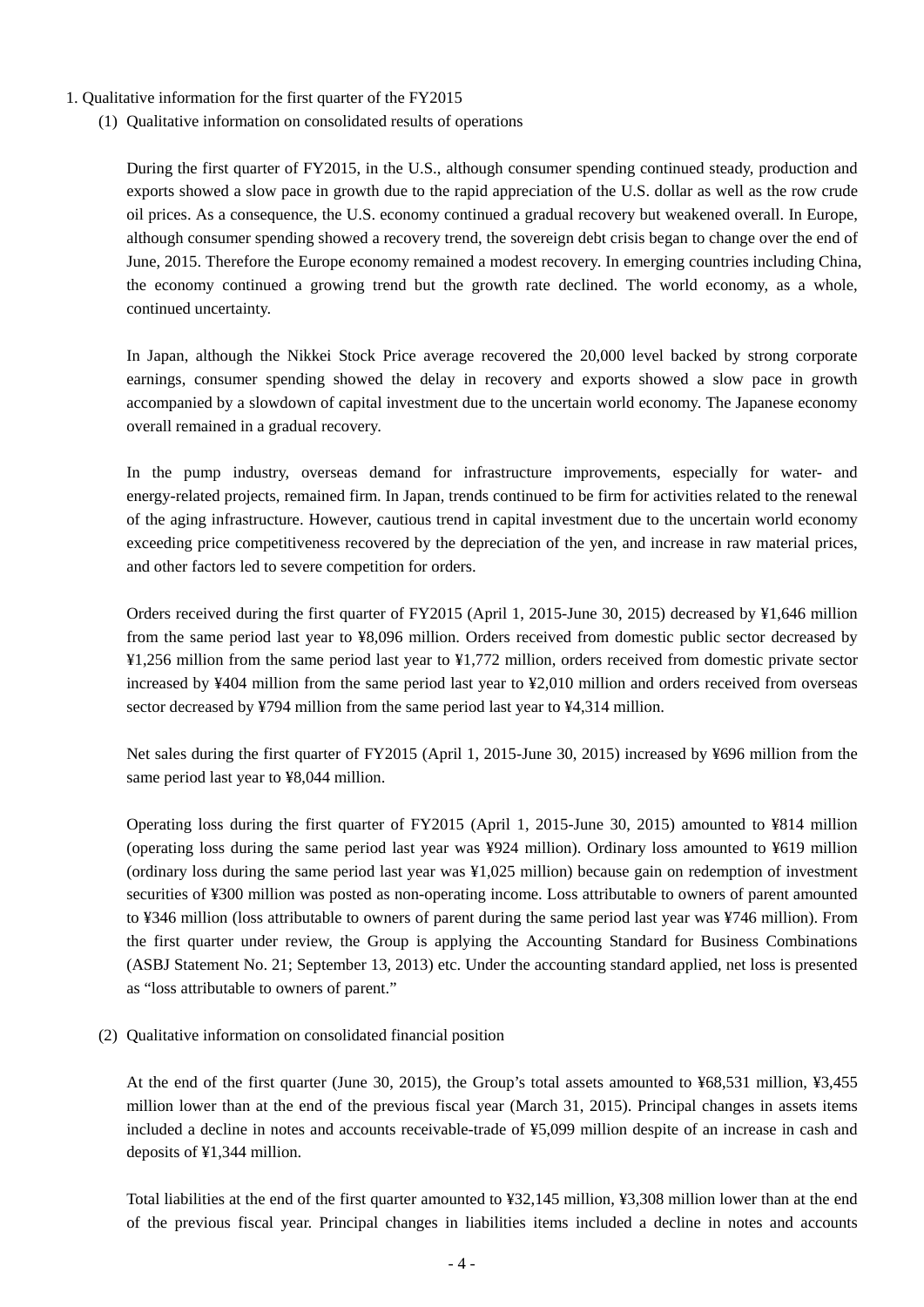payable-trade of ¥2,141 million.

Net assets at the end of the first quarter amounted to ¥36,385 million, ¥147 million lower than at the end of the previous fiscal year. Principal changes in net assets items included a decrease in foreign currency translation adjustment of ¥247 million.

(3) Qualitative information on consolidated earnings forecasts

Forecasts for fiscal year ending March 31, 2016 announced on May 12, 2015 have not been changed.

#### 2. Other information

- (1) Changes in significant subsidiaries during the first quarter of FY2015 (April 1, 2015-June 30, 2015) No items to report
- (2) Adoption of special accounting methods for presenting quarterly consolidated financial statements In determining tax expenses, the effective tax rate after application of tax effect accounting for income before income taxes for the consolidated fiscal year, inclusive of the first quarter of consolidated FY2015, has been estimated in a rational manner, and tax expenses have been calculated by multiplying the quarterly income before income taxes and adjustments by this estimated effective tax rate.

However, we use the statutory effective tax rate in cases where the estimated effective tax rate is unavailable.

(3) Changes in accounting principles, accounting estimates and correction of prior period errors

#### **Application of Accounting Standard for Business Combinations, etc.**

Effective April 1, 2015, the Company has applied "Accounting Standard for Business Combinations" (Accounting Standards Board of Japan (ASBJ) Statement No. 21 issued on September 13, 2013), "Accounting Standard for Consolidated Financial Statements" (ASBJ Statement No. 22 issued on September 13, 2013) and "Accounting Standard for Business Divestitures" (ASBJ Statement No. 7 issues on September 13, 2013). As a result, the accounting method was changed to record the difference arising from changes in the equity in subsidiaries under ongoing control of the Company as capital surplus, and acquisition-related costs as expenses for the fiscal year in which they are incurred. In addition, with respect to any business combination entered into on or after the first day of the first quarter under review, the accounting method was changed to reflect adjustments to the allocation of acquisition cost under provisional accounting treatment on the consolidated financial statements of the quarterly financial period in which the relevant business combinations became or will become effective. Furthermore, the presentation of quarterly net income, etc., was changed, and "minority interests" was changed to "non-controlling interests." In order to reflect the changes in the presentation, certain reclassifications have been made to the quarterly consolidated financial statements with respect to the first quarter of the previous fiscal year.

The Company has applied the Accounting Standard for Business Combinations, etc. in accordance with transitional provisions in paragraph 58-2(4) of the Accounting Standard for Business Combinations, paragraph 44-5(4) of the Accounting Standard for Consolidated Financial Statements and paragraph 57-4(4) of the Accounting Standard for Business Divestitures, prospectively on April 1, 2015.

As a result, operating loss and ordinary loss during the first quarter under review as well as loss before income taxes and minority interests decreased by ¥39 million respectively. Capital surplus at the end of the first quarter under review decreased by ¥38 million.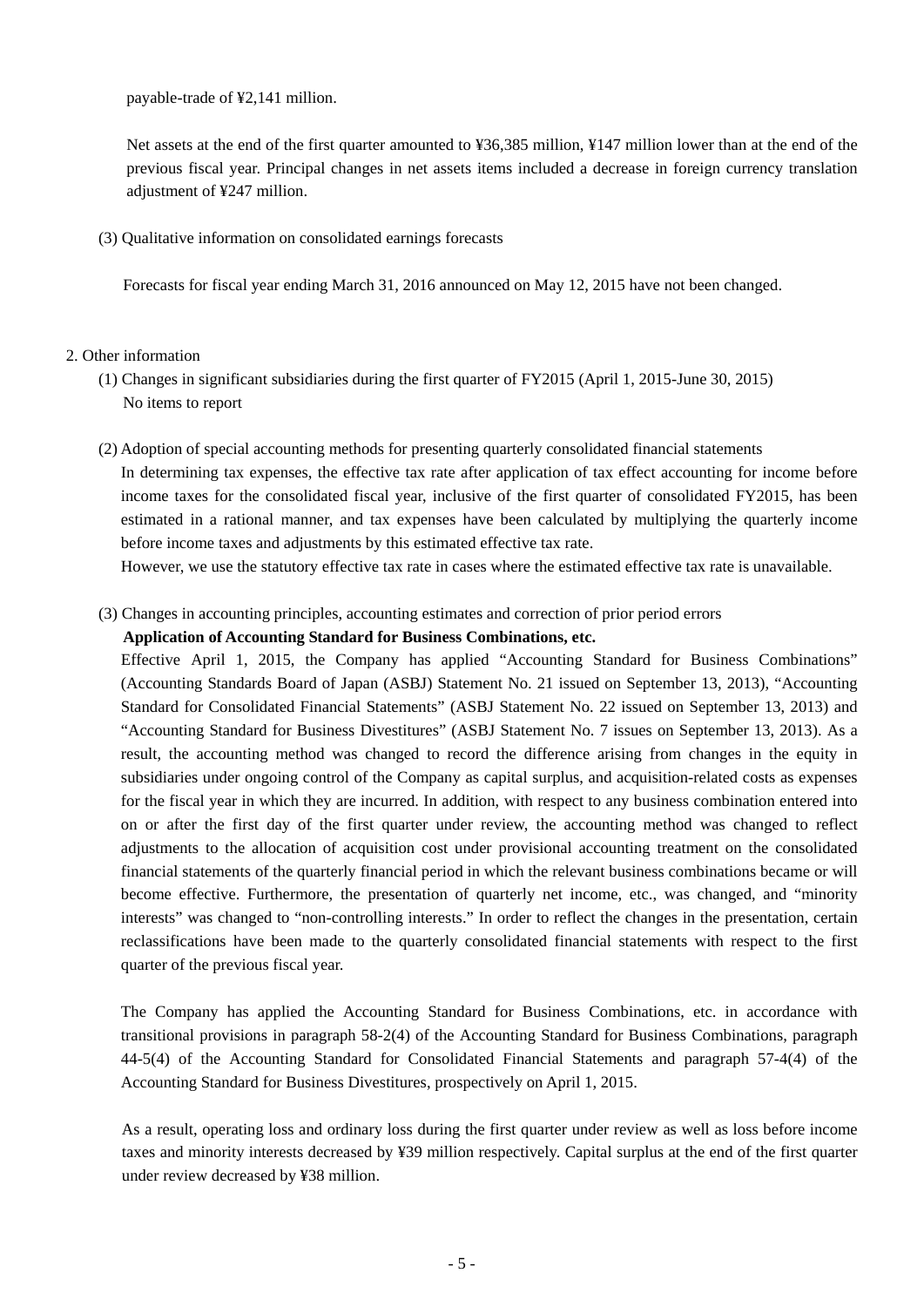# 3. Consolidated quarterly financial statement

(1) Consolidated quarterly balance sheet

|                                       |                                             | (Millions of yen)                                  |
|---------------------------------------|---------------------------------------------|----------------------------------------------------|
|                                       | End of previous<br>consolidated fiscal year | End of the first quarter<br>of consolidated FY2015 |
|                                       | (March 31, 2015)                            | (June 30, 2015)                                    |
| Assets                                |                                             |                                                    |
| Current assets                        |                                             |                                                    |
| Cash and deposits                     | 4,439                                       | 5,784                                              |
| Notes and accounts receivable - trade | 26,616                                      | 21,516                                             |
| Merchandise and finished goods        | 248                                         | 277                                                |
| Work in process                       | 6,655                                       | 7,008                                              |
| Raw materials and supplies            | 1,934                                       | 1,996                                              |
| Advance payments - trade              | 812                                         | 417                                                |
| Deferred tax assets                   | 905                                         | 985                                                |
| Other                                 | 1,376                                       | 1,441                                              |
| Allowance for doubtful accounts       | $-84$                                       | $-141$                                             |
| Total current assets                  | 42,904                                      | 39,285                                             |
| Non-current assets                    |                                             |                                                    |
| Property, plant and equipment         | 10,611                                      | 10,230                                             |
| Intangible assets                     | 2,295                                       | 2,258                                              |
| Investments and other assets          |                                             |                                                    |
| Investment securities                 | 14,323                                      | 14,945                                             |
| Other                                 | 2,075                                       | 2,047                                              |
| Allowance for doubtful accounts       | $-223$                                      | $-237$                                             |
| Total investments and other assets    | 16,175                                      | 16,755                                             |
| Total non-current assets              | 29,082                                      | 29,245                                             |
| Total assets                          | 71,987                                      | 68,531                                             |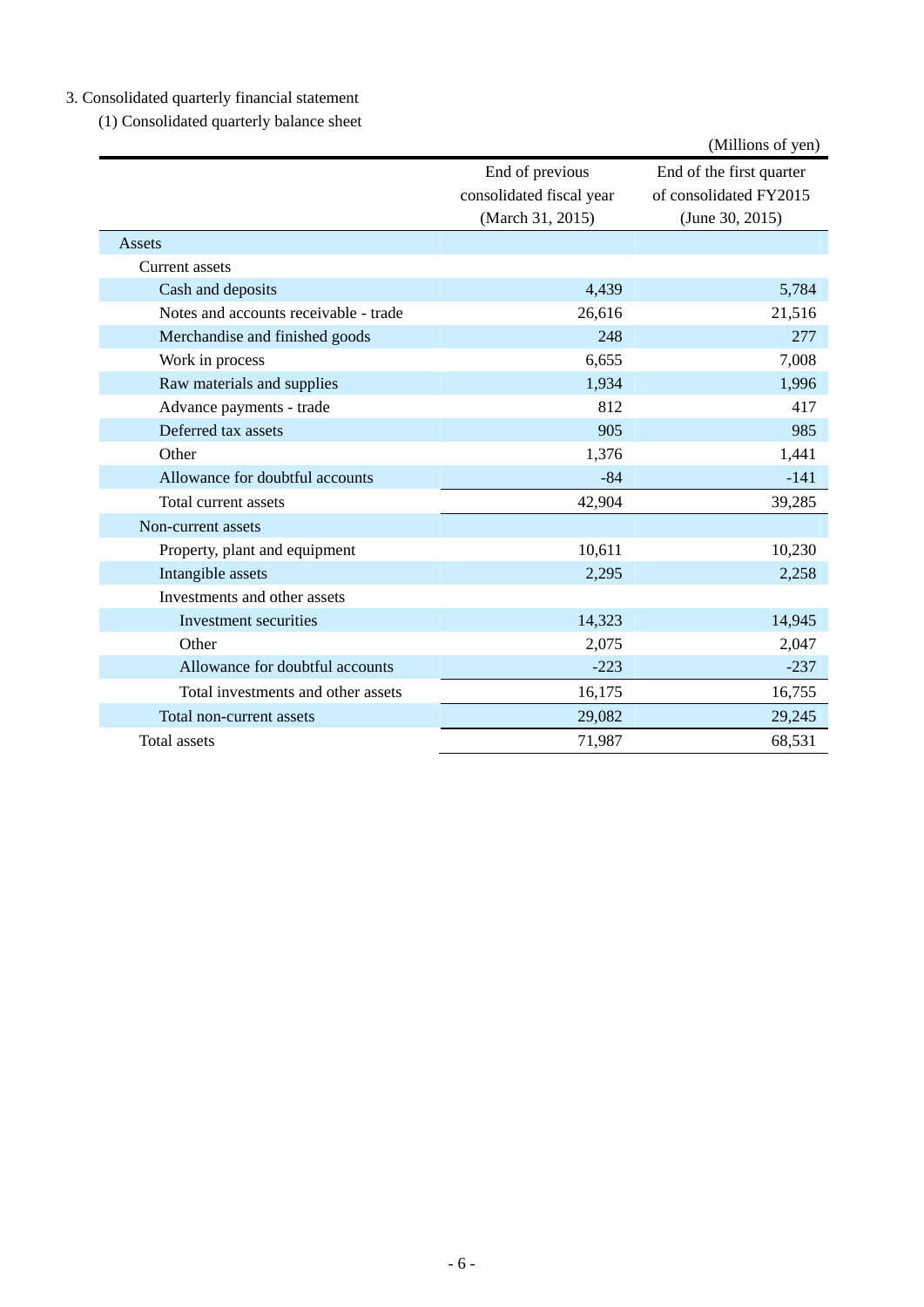|                                            |                          | (Millions of yen)        |
|--------------------------------------------|--------------------------|--------------------------|
|                                            | End of previous          | End of the first quarter |
|                                            | consolidated fiscal year | of consolidated FY2015   |
|                                            | (March 31, 2015)         | (June 30, 2015)          |
| Liabilities                                |                          |                          |
| <b>Current liabilities</b>                 |                          |                          |
| Notes and accounts payable - trade         | 10,110                   | 7,968                    |
| Short-term loans payable                   | 8,356                    | 6,528                    |
| Income taxes payable                       | 111                      | 105                      |
| Advances received                          | 1,812                    | 2,392                    |
| Provision for bonuses                      | 683                      | 407                      |
| Provision for product warranties           | 636                      | 592                      |
| Provision for loss on construction         |                          |                          |
| contracts                                  | 436                      | 381                      |
| Other                                      | 2,994                    | 3,227                    |
| <b>Total current liabilities</b>           | 25,140                   | 21,603                   |
| Non-current liabilities                    |                          |                          |
| Long-term loans payable                    | 8,782                    | 8,765                    |
| Provision for directors' retirement        |                          |                          |
| benefits                                   | 12                       | 13                       |
| Net defined benefit liability              | 249                      | 249                      |
| Other                                      | 1,270                    | 1,514                    |
| Total non-current liabilities              | 10,314                   | 10,542                   |
| <b>Total liabilities</b>                   | 35,454                   | 32,145                   |
| Net assets                                 |                          |                          |
| Shareholders' equity                       |                          |                          |
| Capital stock                              | 1,592                    | 1,592                    |
| Capital surplus                            | 7,828                    | 7,800                    |
| Retained earnings                          | 24,650                   | 24,056                   |
| Treasury shares                            | $-1,499$                 | $-1,479$                 |
| Total shareholders' equity                 | 32,573                   | 31,970                   |
| Accumulated other comprehensive income     |                          |                          |
| Valuation difference on available-for-sale |                          |                          |
| securities                                 | 1,614                    | 2,278                    |
| Deferred gains or losses on hedges         | $-456$                   | $-347$                   |
| Foreign currency translation adjustment    | 1,503                    | 1,255                    |
| Remeasurements of defined benefit plans    | 725                      | 711                      |
| Total accumulated other comprehensive      |                          |                          |
| income                                     | 3,386                    | 3,898                    |
| Subscription rights to shares              | 109                      | 84                       |
| Non-controlling interests                  | 463                      | 431                      |
| Total net assets                           | 36,532                   | 36,385                   |
| Total liabilities and net assets           | 71,987                   | 68,531                   |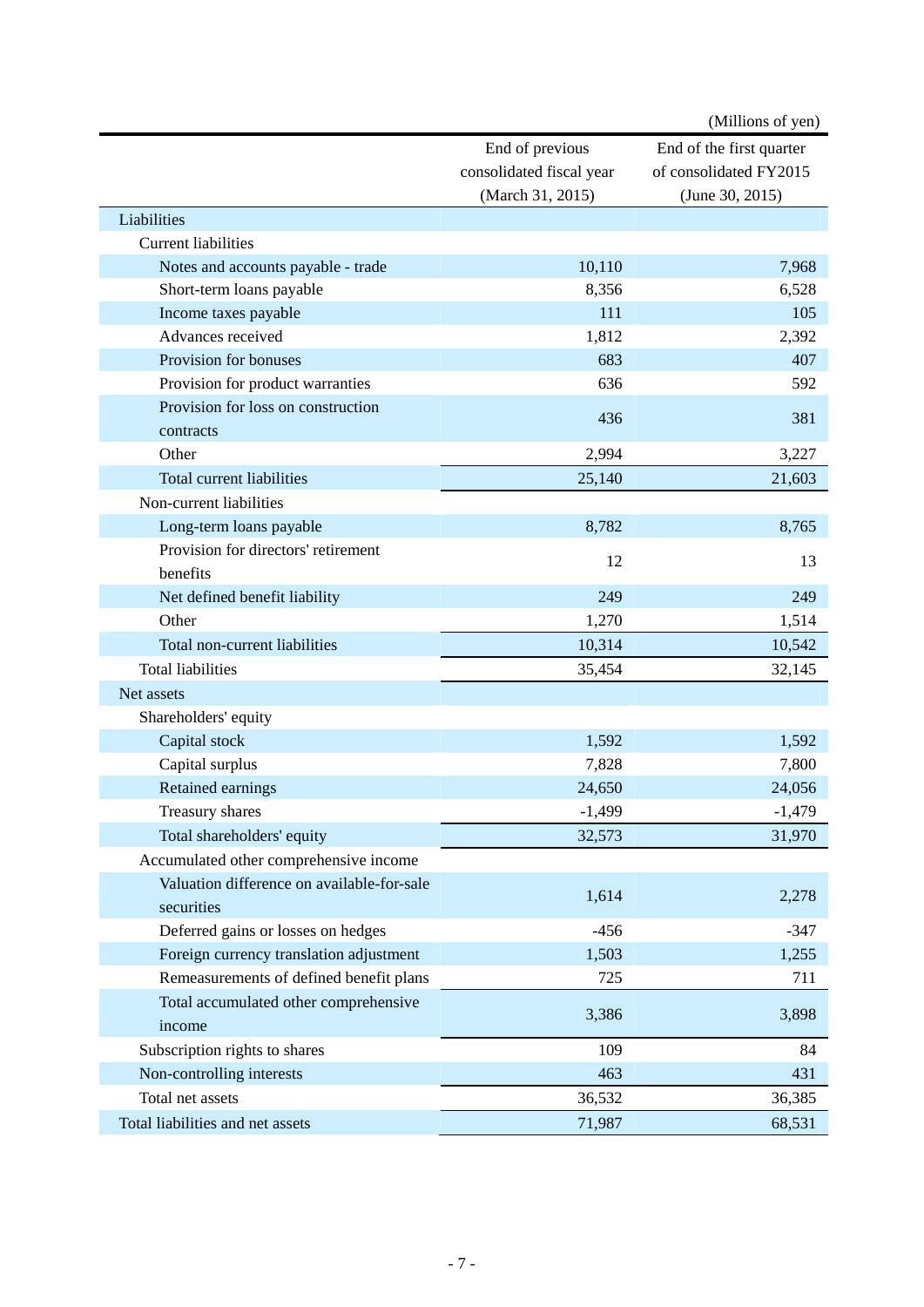# (2) Consolidated quarterly statement of (comprehensive) income

Consolidated quarterly statement of income (April 1 – June 30, 2015)

|                                                           |                     | (Millions of yen)   |
|-----------------------------------------------------------|---------------------|---------------------|
|                                                           | First quarter ended | First quarter ended |
|                                                           | June 30, 2014       | June 30, 2015       |
|                                                           | (April 1, 2014      | (April 1, 2015      |
|                                                           | $-$ June 30, 2014)  | $-$ June 30, 2015)  |
| Net sales                                                 | 7,347               | 8,044               |
| Cost of sales                                             | 6,146               | 6,829               |
| Gross profit                                              | 1,201               | 1,214               |
| Selling, general and administrative expenses              | 2,126               | 2,029               |
| <b>Operating loss</b>                                     | $-924$              | $-814$              |
| Non-operating income                                      |                     |                     |
| Dividend income                                           | 123                 | 104                 |
| Rent income                                               | 31                  | 34                  |
| Gain on redemption of investment securities               |                     | 300                 |
| Other                                                     | 92                  | 38                  |
| Total non-operating income                                | 247                 | 477                 |
| Non-operating expenses                                    |                     |                     |
| Interest expenses                                         | 31                  | 35                  |
| Foreign exchange losses                                   | 195                 | 90                  |
| Share of loss of entities accounted for using             | 66                  | 134                 |
| equity method                                             |                     |                     |
| Other                                                     | 54                  | 20                  |
| Total non-operating expenses                              | 347                 | 281                 |
| Ordinary loss                                             | $-1,025$            | $-619$              |
| Extraordinary income                                      |                     |                     |
| Gain on sales of shares of subsidiaries and<br>associates |                     | 201                 |
| Total extraordinary income                                |                     | 201                 |
| <b>Extraordinary losses</b>                               |                     |                     |
| Loss on sales of investment securities                    |                     | 86                  |
| Loss on valuation of investment securities                | 53                  |                     |
| <b>Total extraordinary losses</b>                         | 53                  | 86                  |
| Loss before income taxes and minority interests           | $-1,078$            | $-504$              |
| Income taxes                                              | $-369$              | $-93$               |
| Loss                                                      | $-708$              | $-410$              |
| Profit (loss) attributable to non-controlling             |                     |                     |
| interests                                                 | 37                  | $-63$               |
| Loss attributable to owners of parent                     | $-746$              | $-346$              |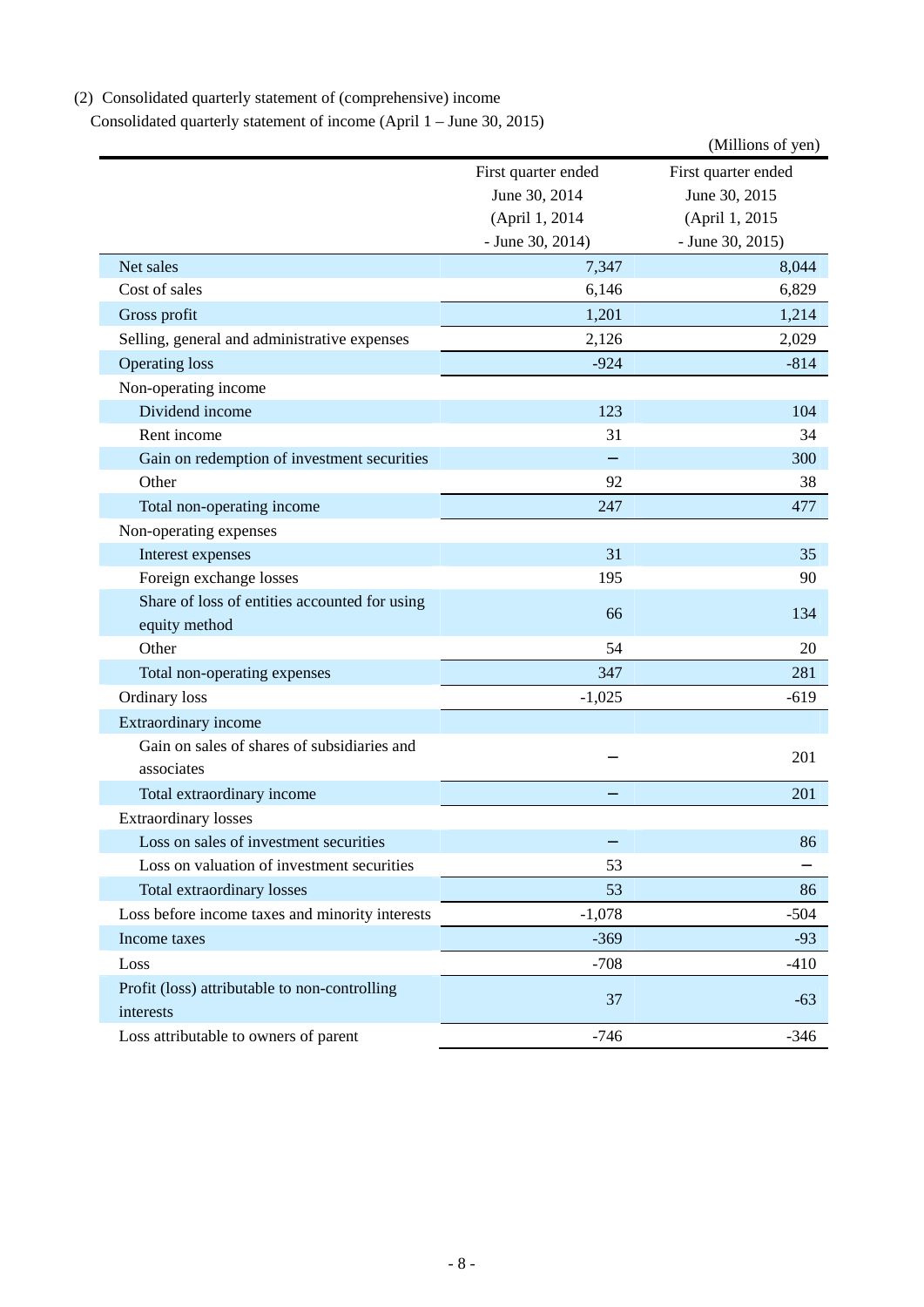|                                                                                      |                     | (Millions of yen)   |
|--------------------------------------------------------------------------------------|---------------------|---------------------|
|                                                                                      | First quarter ended | First quarter ended |
|                                                                                      | June 30, 2014       | June 30, 2015       |
|                                                                                      | (April 1, 2014)     | (April 1, 2015)     |
|                                                                                      | $-$ June 30, 2014)  | $-$ June 30, 2015)  |
| Loss                                                                                 | $-708$              | $-410$              |
| Other comprehensive income                                                           |                     |                     |
| Valuation difference on available-for-sale<br>securities                             | 55                  | 664                 |
| Deferred gains or losses on hedges                                                   | 165                 | 109                 |
| Foreign currency translation adjustment                                              | $-59$               | $-252$              |
| Remeasurements of defined benefit plans,<br>net of tax                               | $-0$                | $-13$               |
| Share of other comprehensive income of<br>entities accounted for using equity method | $-48$               | $-8$                |
| Total other comprehensive income                                                     | 111                 | 499                 |
| Comprehensive income                                                                 | $-597$              | 89                  |
| Comprehensive income attributable to                                                 |                     |                     |
| Comprehensive income attributable to<br>owners of parent                             | $-654$              | 165                 |
| Comprehensive income attributable to<br>non-controlling interests                    | 56                  | $-76$               |

# Consolidated quarterly statement of comprehensive income (April 1 – June 30, 2015)